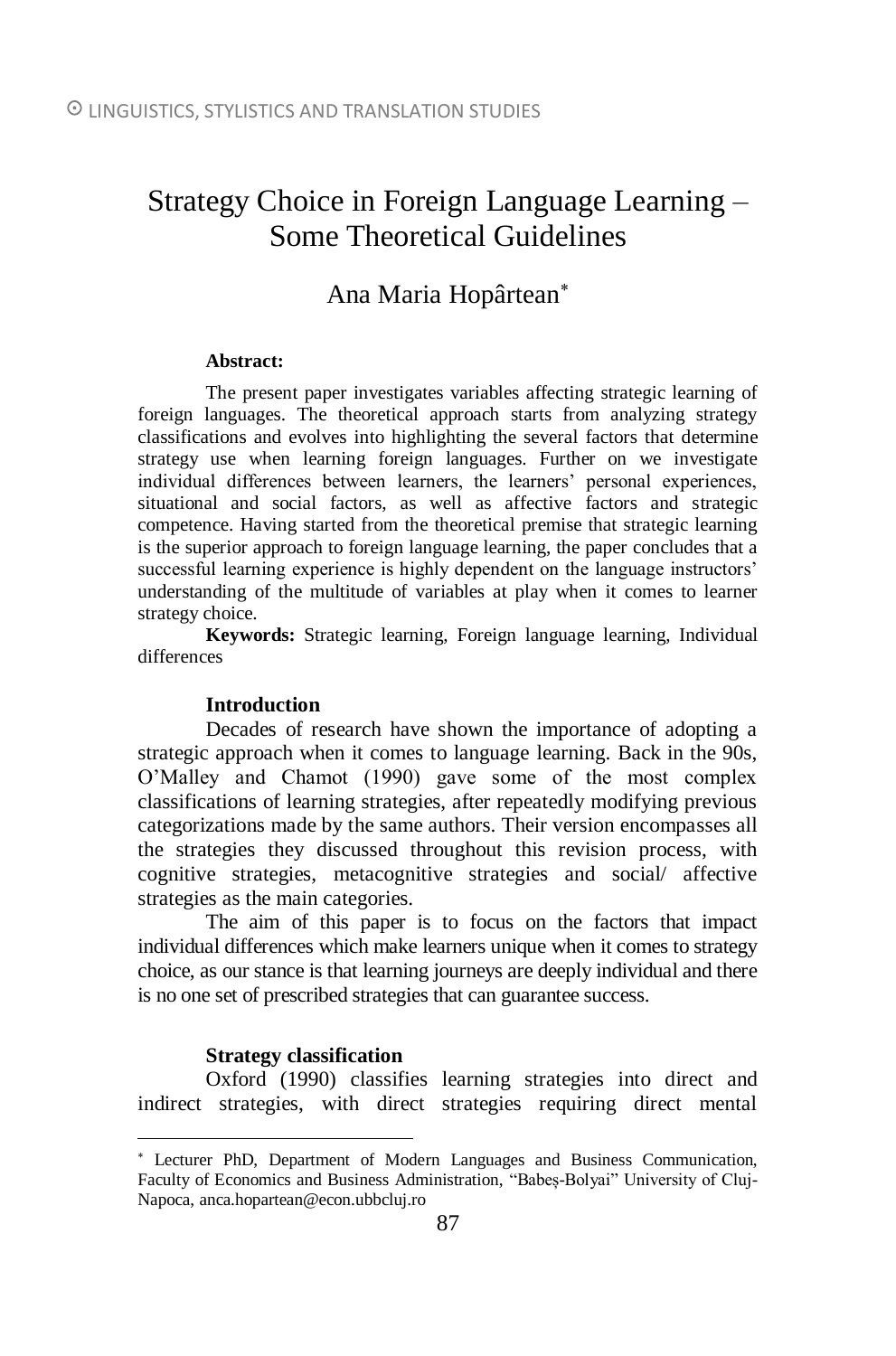processing of the language, while indirect strategies indirectly support language learning through focusing, planning, anxiety control, cooperation, empathy, etc.

Direct strategies

- Memory strategies
- Cognitive strategies
- Compensation strategies

Indirect strategies

- Metacognitive strategies
- Affective strategies
- Social strategies

## **Factors that influence strategy choice**

Ellis (1994) distinguishes three types of factors: individual differences between learners, the learners' personal experiences, and situational and social factors. To these we added affective factors and factors related to strategic competence, which are also important in strategy choice.

**Individual differences** include the learner's beliefs regarding foreign language learning, age, talent, learning style, personality and motivation. To these we added linguistic competence and cognitive style.

As for the learner's beliefs regarding language learning, Ellis (1994) noticed that students who cared more about the importance of *learning* a foreign language tend to choose cognitive strategies, while learners for whom *using* the foreign language was more important preferred communicative strategies.

Age is a decisive factor in choosing learning strategies. If young children mainly use strategies that are specific to the tasks they focus upon, which are often simple, teenagers and adults use more generalized and complex strategies. Young children learn new lexical items mainly by rote learning, whereas adults apply more complex strategies. Considering that there are several learning strategies that can be applied to vocabulary and grammar, and also that adults tend to have higher strategic competences, it follows that they tend to make more rapid progress in these areas than children. As for pronunciation, there are fewer and less complex learning strategies; adults manage less well than children in this respect.

Talent is less important than age when choosing strategies. Learners with decontextualized linguistic aptitudes are more capable of speaking about the strategies that they employ.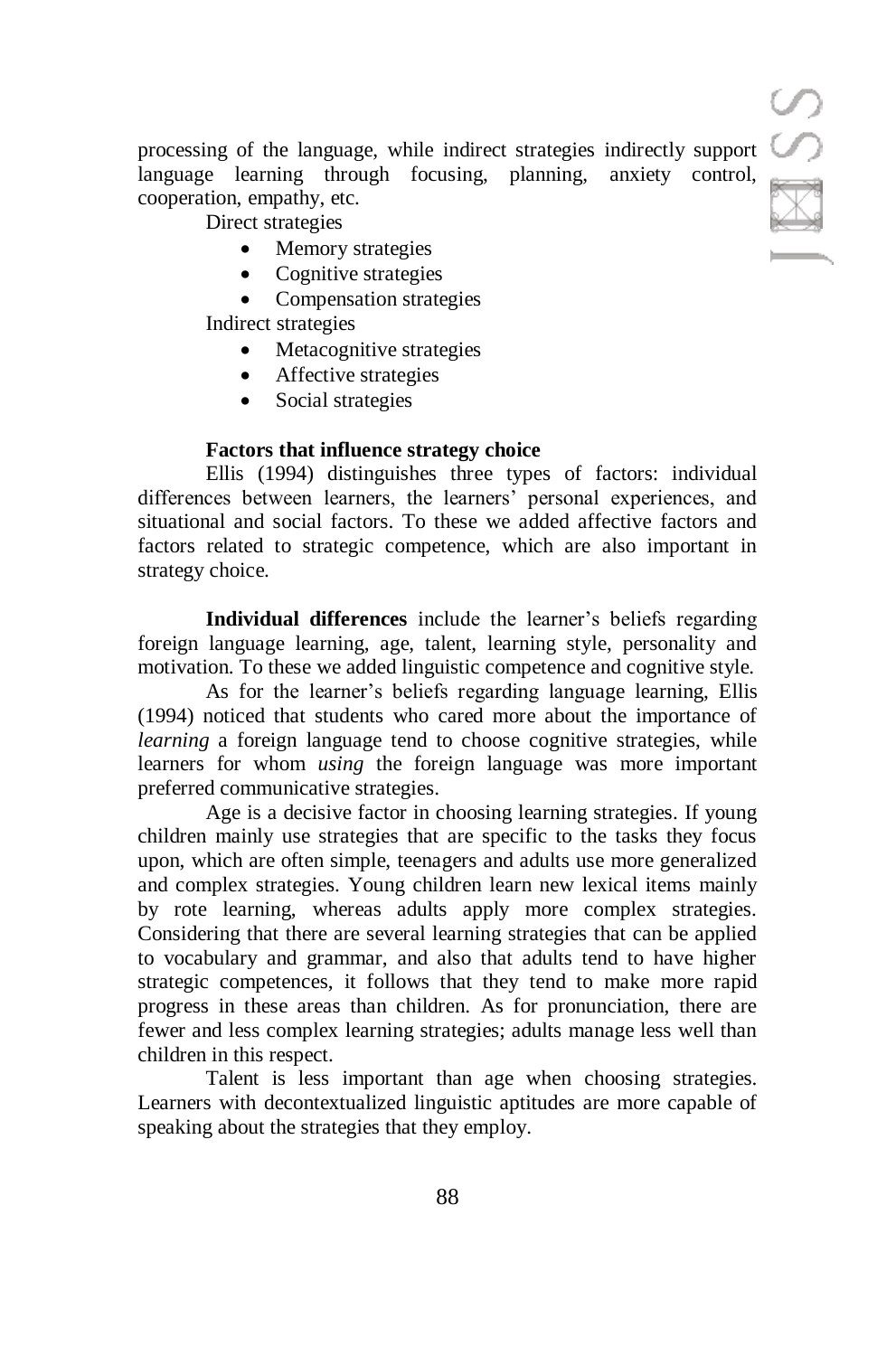## LINGUISTICS, STYLISTICS AND TRANSLATION STUDIES

Learning style seems to be more relevant for strategy choice, as it is a reflection of the learner's personality in the specific learning situation. Willing (1987) describes four learning styles:

 The concrete style is characterized by direct ways of processing information, oriented towards other learners, spontaneity, imagination, emotion, the rejection of mechanical learning;

 The analytical style is characterized by focusing on specific problems, deductive and hypothesis-based reasoning, independence, preference towards didactical and logical presentation;

 The communicative style is characterized by a relative independence, adaptability and flexibility, a preference towards a communicative approach towards learning and a propensity for decision making.

 The authority-oriented style is characterized by a need to rely on others, the need to receive instructions and explanations from the teacher, a preference for well-structured learning environments, gradual progress, a dislike for learning through discovery.

Felder and Henriques (1995) suggest another classification of learning styles, according to the following categories:

• the preferential type of information that learners perceive: sensorial or intuitive;

• the manner in which the information is perceived: verbal or visual;

• the way in which information is processed: active (by getting involved in discussions and other activities) or reflexive (by introspection);

• the manner in which progress is made: sequential or global;

• the way in which information is organized: inductive or deductive.

In a slightly different manner from Felder and Henriques (1995), Oxford (2003) identifies five coordinates that determine learning style. The researcher argues that each style has advantages for learning and that each learner has their own comfort zone that corresponds to their own learning style. Through practice, this comfort zone can be extended.

• the use of senses for study and work: some students have a preference for visual stimuli, while others for auditive ones;

• interaction with other learners: extroverts show a preference for tasks that involve discussion, debate, role play etc., while introverts go for independent learning tasks or cooperation with a person that they know well;

 opportunity use: here the ends of the continuum are the intuitive end – future focused, speculative, abstract thinking, avoiding to follow step by step instructions, and concrete/ sequential – focused on the present, preferring to approach tasks gradually and with a tendency towards self-monitoring;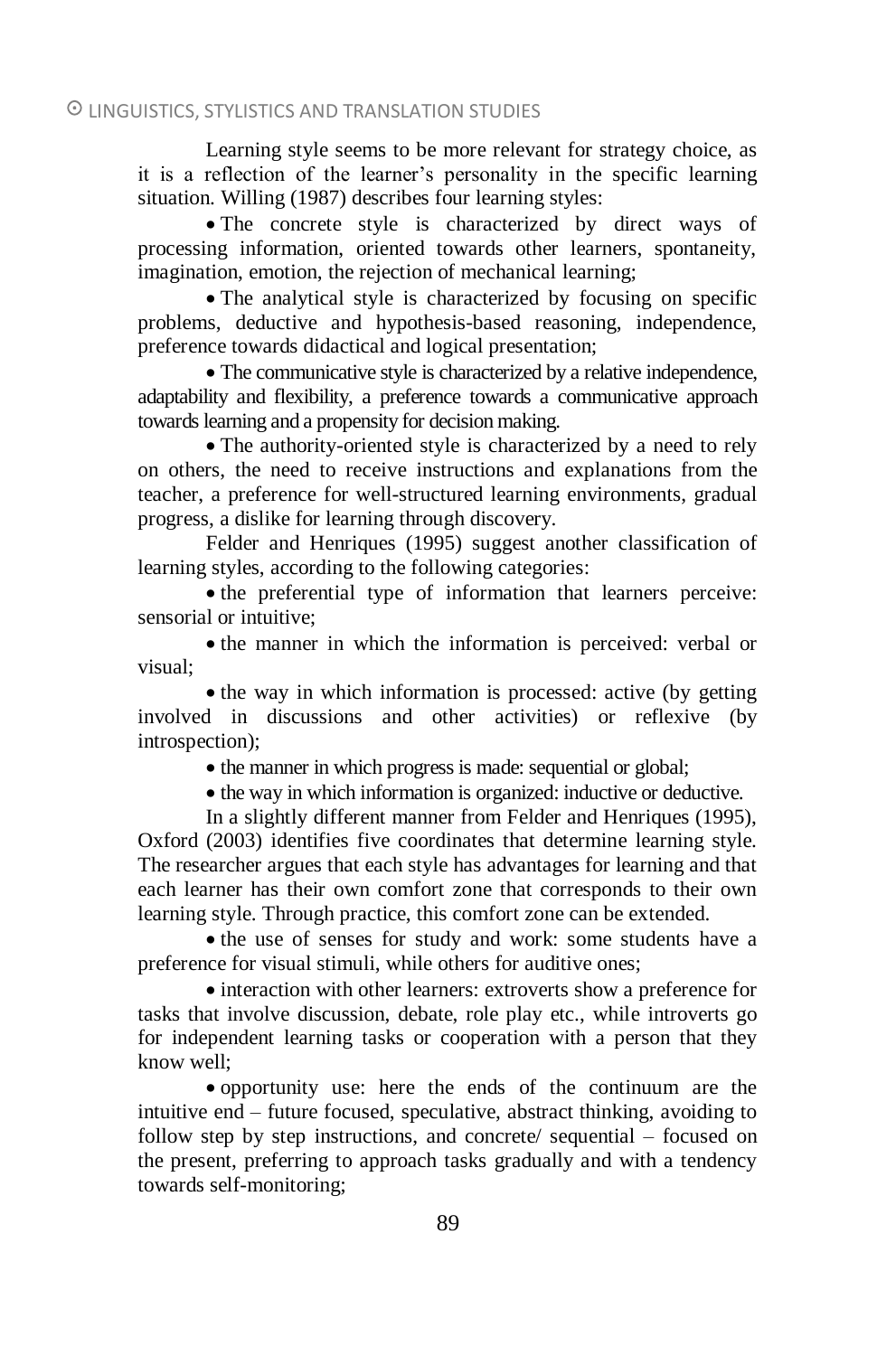• task approach: a closed approach involves the ability to meet deadlines, careful focusing on the task, planning, a tendency to structure information; an open approach, on the other hand, involves the discovery of new information in an unstructured manner, the acceptance of disorder and chaos, a preference towards tasks that do not require compliance with rules;

 approaching ideas: a global approach implies a preoccupation for main ideas, guessing the meaning of words from context, predictions about the future stages in activities or texts, communication despite not knowing all words or concepts; an analytical approach requires attention to detail, logical analysis, and strict compliance with rules.

Cognitive style is another relevant factor not only for strategy choice, but for learning itself. Cognitive style has been defined as the constant way of approaching information structuring and organization (Riding, Sadler-Smith, 1997). The difference between cognitive style and learning style is that cognitive style is more stable and general, and it influences learning style. Thus, cognitive style determines learning performance. The latter is also influenced by the task being approached.

There are several complex classifications of cognitive style which include up to 22 categories (Riding, Sadler-Smith, 1997). For the purposes of this paper we will choose a simpler classification, that of Riding and Sadler-Smith (1997) who take into consideration two dimensions of cognitive style: the holistic- analytical and the verbal imagistic dimension. The former can be applied to the manner in which the learner organizes and structures information: while holistic types tend to focus on the big picture, the analytical types usually divide input into components in order to analyze it more easily. The verbal imagistic dimension covers the preferred way of representing information in memory.

Thus, there are four possible combinations between cognitive styles: holistic verbal, holistic imagistic, analytical verbal, analytical imagistic. One must bear in mind that neither of these extremes is ideal, as any extreme would lead to extreme preferences regarding the way in which the information to be processed is organized and presented.

Allinson and Hayes (1996) argued that taking individual differences into account as far as the cognitive style is concerned has a positive effect on learning performance.

Motivation is another of the most important factors in choosing learning strategies, and in learning in general. That is why preparation and instruction as far as strategy use is concerned must involve motivating learners. According to Chamot et al. (1999), the relevant elements of motivation as far as learning strategy use is concerned are the following: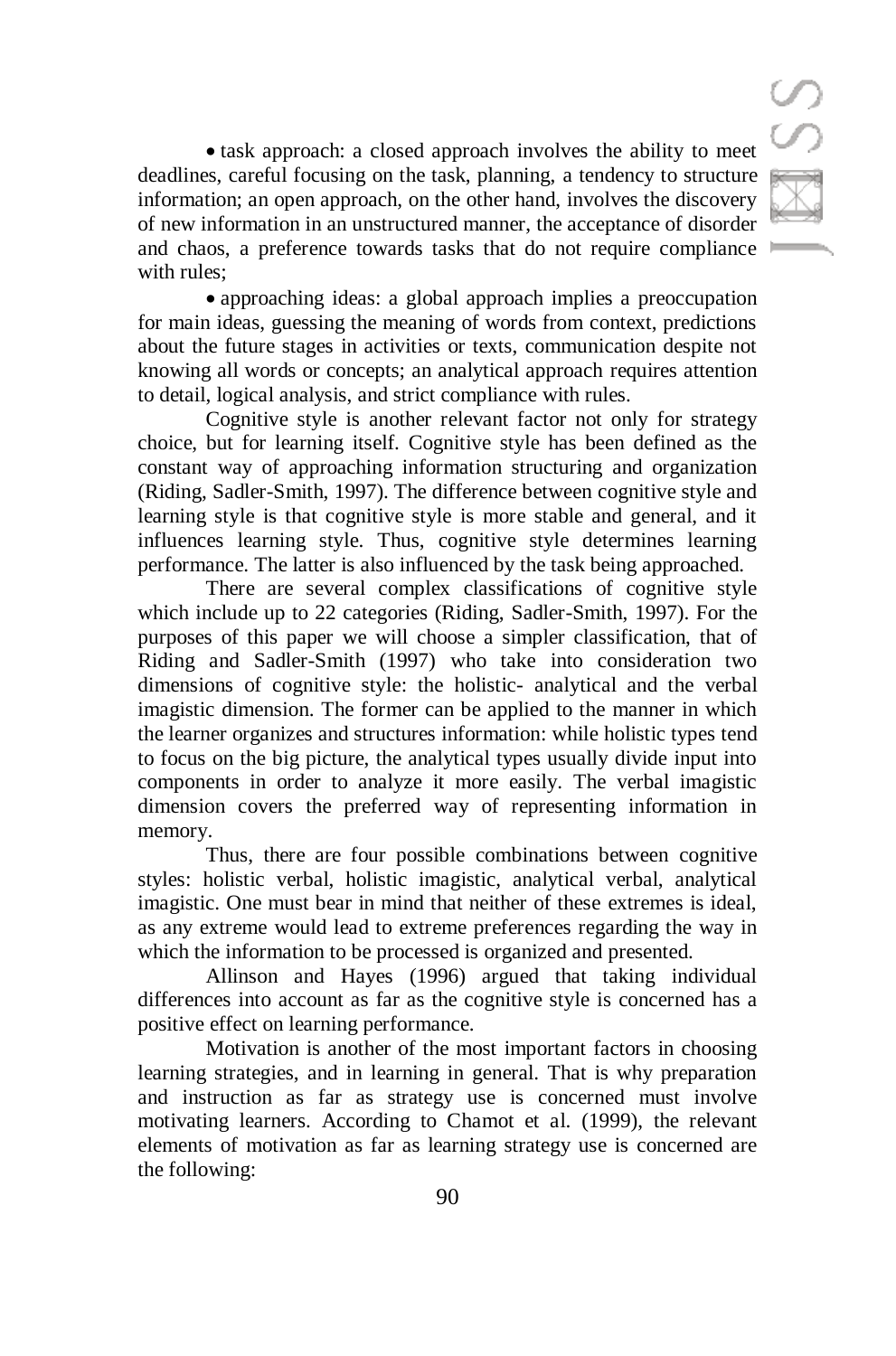## LINGUISTICS, STYLISTICS AND TRANSLATION STUDIES

 The importance of the task: learners are motivated by tasks that they consider to be relevant because they find them interesting and applicable to their own lives. The use of authentic materials, with content that has been adapted to the learners' interests, can contribute to increasing their motivation.

 The learners' expectations: learners have certain expectations related to their learning performance in general, which influence their performance in specific tasks. From this point of view, the opportunity of being successful in learning tasks by being exposed to tasks that have a difficulty level that is high enough to represent a challenge my lead to an increase in motivation. The access to strategies that ease the task is also a motivating factor.

 Being aware of one's own effectiveness: learners with a low self-image regarding their learning effectiveness can be encouraged to develop their strategic competence in order to raise their learning performance. There is a correlation between using learning strategies and learners' effectiveness (Chamot et al., 1999).

 Success attribution: learners that attribute their success to the effort made or to the learning strategies used are more motivated. Learners with low performance levels can be encouraged to attribute their failures to using strategies incorrectly or to not using them at all, as opposed to their own failure to learn.

The level of language proficiency is another factor that influences strategy choice. The strategies that are used are, to a certain degree, a reflection of the learners' level of language proficiency. Metacognitive strategies, for example, are mainly used by learners from levels B1 to C2. If we are to correlate the level of language proficiency with success rates, then we can assert that learners who have more frequent positive experiences regarding language use and language learning, have a tendency to use learning strategies more frequently. Thus, the level of language proficiency can be seen as both cause and effect of strategy use.

### **Situational and social factors**

The native language and the environment in which learning occurs are some examples of situational factors that affect language learning. However, for the relevance of this work, the task is key to strategy choice. Most strategies can be applied to learning new lexical items, with fewer to listening and speaking. Chamot et al. (1999) demonstrate that the type of task affects both the cognitive and the metacognitive strategies that learners apply. For learning vocabulary, the cognitive strategies that are mostly used are resource use and elaboration, while the most frequent metacognitive strategies are monitoring and selfevaluation. For listening comprehension tasks, the most often used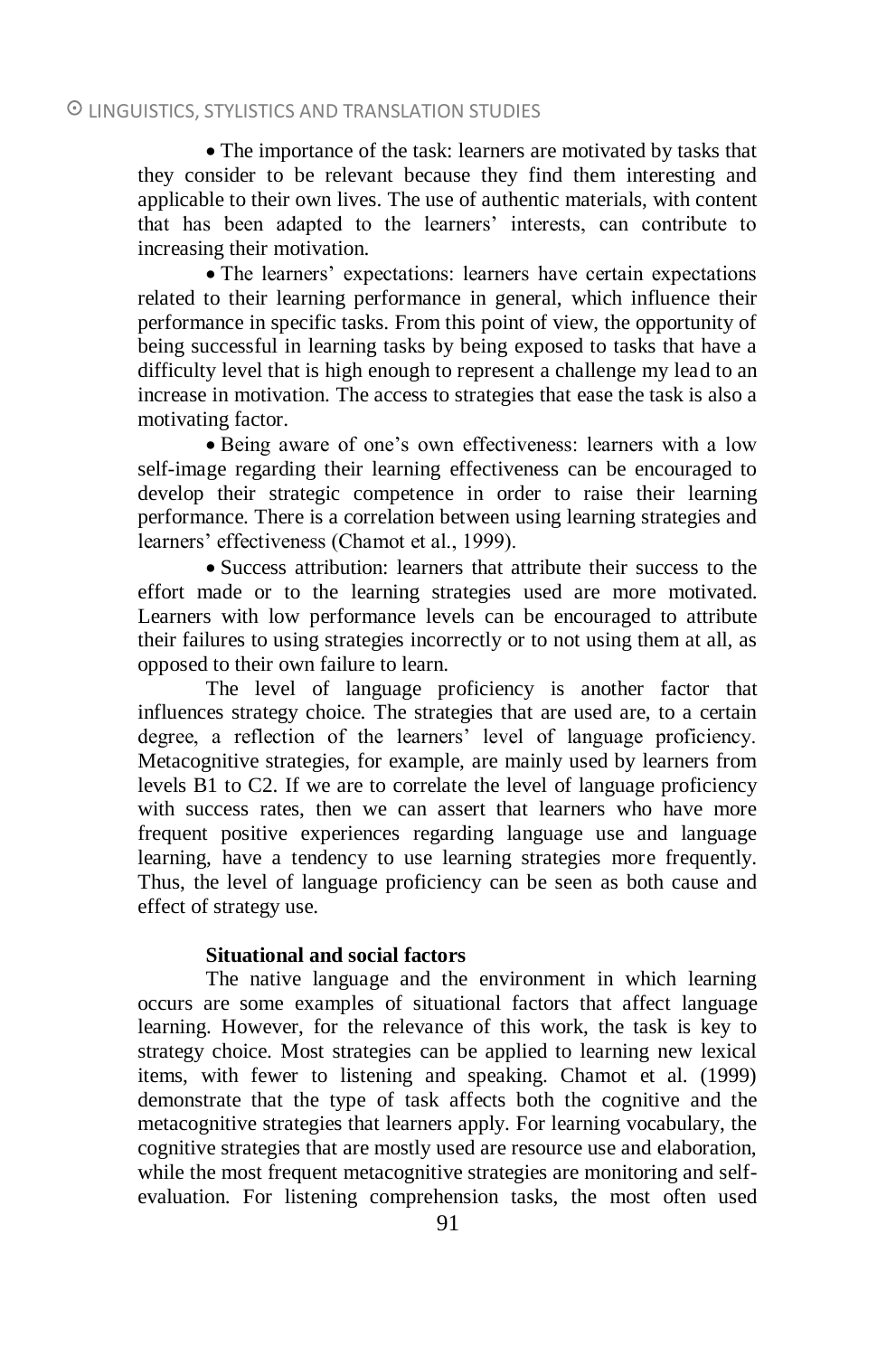cognitive strategies are note-taking, elaboration, inference generation, summarizing and the most frequent metacognitive strategies are selective attention and problem identification.

The social factors referred to in research are belonging to a socio-economic group, gender, and race. Out of these, gender appears to have the most relevant influence on strategy choice. Women use communicative strategies more often than men, shows Ehrman (1990).

**Affective factors** also represent a cause of the learners' preference for certain strategies. For example, it has been proved that the use of certain metacognitive strategies is directly related to a decrease in anxiety and stress when approaching tasks, which leads to better performance in foreign language tests (Phakiti, 2003).

**Strategic competence** is a key factor that refers to the learners' ability to use learning strategies. Initially this only included compensation strategies as part of the communicative strategy category (Canale, Swain, 1980). Later on, Bachman and Palmer (1996) defined strategic competence as a set of components or metacognitive strategies that can be viewed as higher level metacognitive strategies which confer language learning and use a cognitive management function. These cognitive strategies include three components: setting objectives, evaluation, and planning. Strategic competence can be developed through formal training. The teaching/ learning process is increasingly learner-centered, which leads to more autonomy and responsibility on the part of the learner. During strategic training, learners are taught how to study and how to use the foreign language.

McLaughlin and Heredia (1996) argue that the most relevant source of individual differences between learners as far as learning is concerned, is the availability of declarative knowledge about the foreign language and the effectiveness and capacity of the working memory. Working memory is responsible for the degree to which learners can restructure their linguistic representations. If learners manage to apply strategies that improve working memory, they will manage to learn the foreign language much faster. The selection and use of appropriate strategies requires metacognitive skills. Thus, training regarding the effective cognitive strategies that can be applied so as to make language learning more effective must also include metacognitive instruction. It is not enough for learners to be trained in the use of certain cognitive strategies. They must understand the strategies that they employ in order to self-monitor their strategic competence with a view to improving it.

The concept of expertise in cognitive psychology has been first described by Anderson (1985) and can be applied to the field of strategic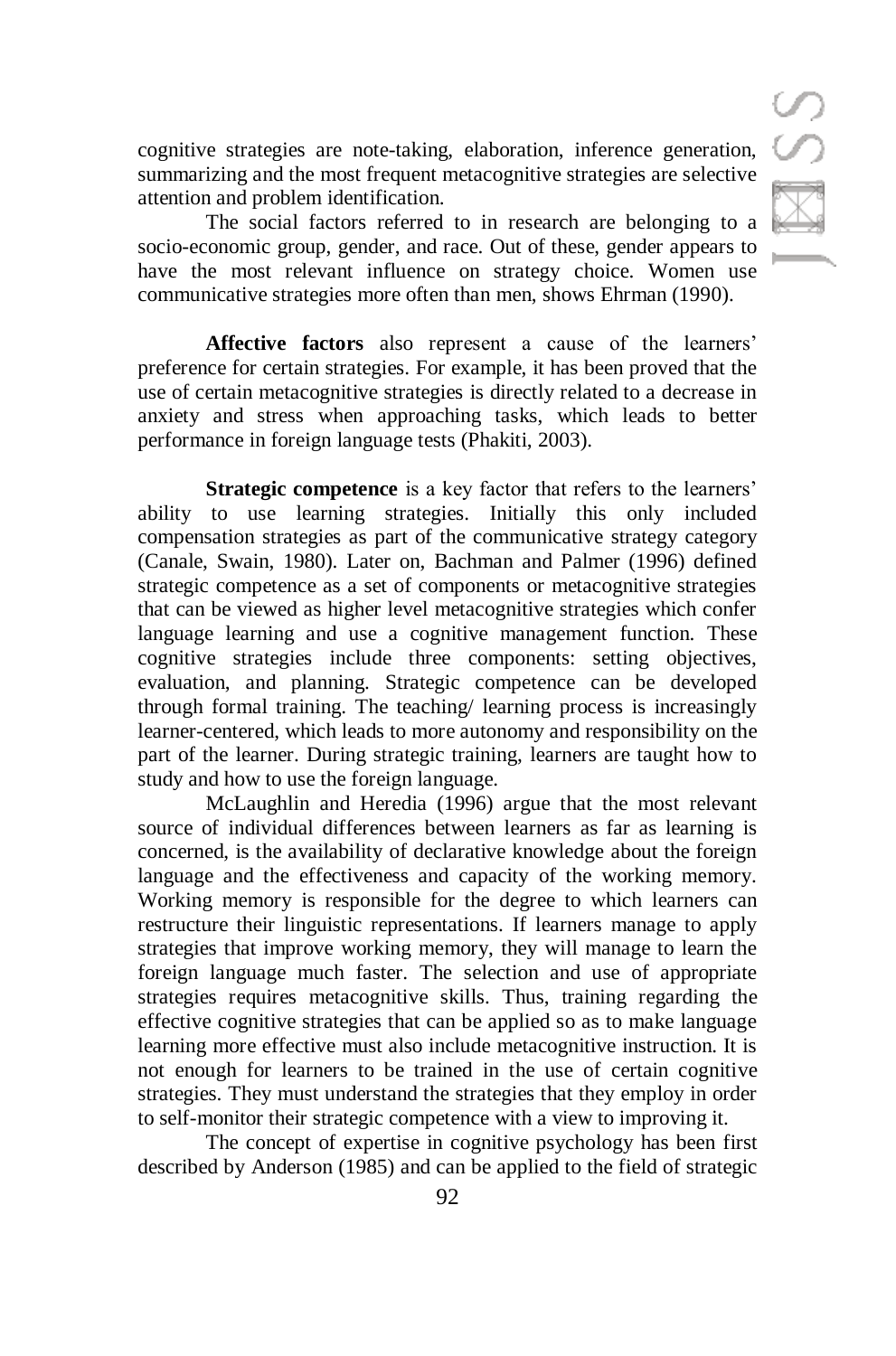## LINGUISTICS, STYLISTICS AND TRANSLATION STUDIES

competence. One of the most significant differences between experts and beginners in learning foreign languages is the fact that experts use strategies strategically (Ertmer, Newby, 1996). Apart from the quantitative differences between experts and beginners regarding the information that they have, there are qualitative differences that mainly have to do with the ability to implement regulation strategies of one's own cognitive mechanisms. These qualitative differences set experts apart from beginners in several ways: experts have more organized and integrated knowledge; they have strategies and effective methods to assimilate information and to use and apply it; they can regulate learning, are aware of themselves as being involved in a learning process; they reflect on their own learning, are more sensitive to what the task implies; they plan their actions more flexibly and, when they fail, they can regroup their efforts in order to be successful (Weinstein, Van Mater Stone, 1993). Additionally, Bransford and Vye (1989) mention the capacity to assess task difficulty, to monitor the learning process and to predict the outcome of the learning process. These are simply different labels for the main metacognitive strategies: planning, monitoring, and self-evaluation.

#### **Conclusion**

Strategy use appears as a deeply complex issue, determined by a multitude of factors. It is not solely age or motivation that impact strategic language learning. Affective, social, and situational factors are equally important. Provided that language instructors understand the multitude of variables at play, language learners can benefit from guidance into strategy use with the ultimate goal of maximizing their learning experience.

#### **REFERENCES:**

Allinson, C. W. & Hayes, J. *The Cognitive Style Index: A Measure of Intuition-Analysis for Organisational Research. Journal of Management Studies*, 33, 1, 119-135, 1996.

Anderson, J.R., *Cognitive Psychology and its Implications, Second Edition*, New York, W.H. Freeman & Company, 1985.

Bachman, L.F. & Palmer, A.S., *Language testing in practice*, Oxford, Oxford University Press, 1996.

Bransford, J. D., Vye, N. J., *A perspective on cognitive research and its implications for instruction*, in *Towards the Thinking Curriculum: Current Cognitive Research*, eds. L. B. Resnick, L. E. Klopfer. Alexandria, WV: Association for Supervision and Curriculum Development, 1989.

Canale, M. and Swain, M., *Theoretical bases of communicative approaches to second language teaching and testing*, Applied Linguistics 1: 1-47, 1980.